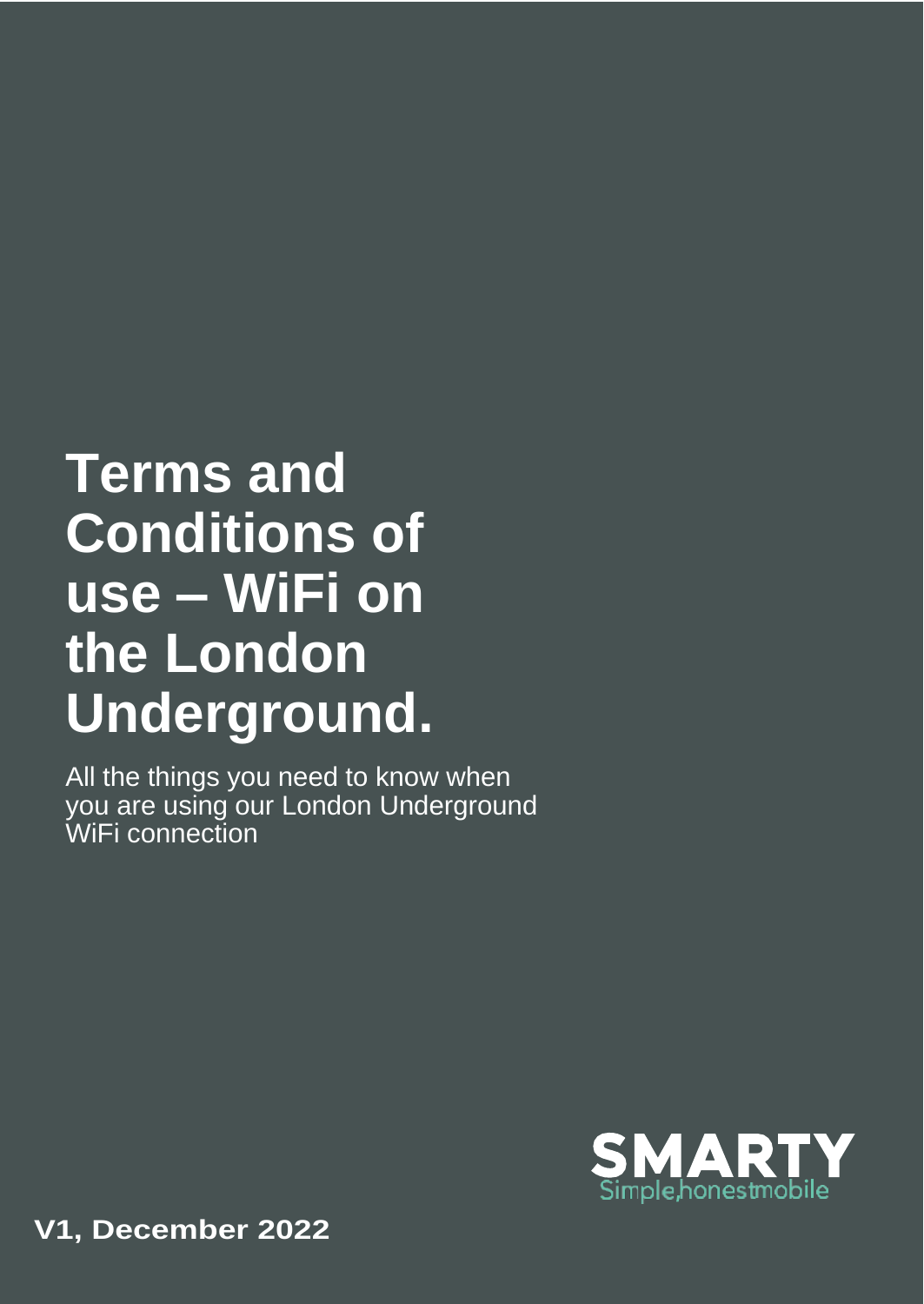# **If you want a copy of these terms in an alternative format such as Braille or large print, contact our Customer Service team smarty.co.uk/contact**

# **For more information on our accessibility services see**

## **smarty.co.uk/accessibility**

## **Your agreement with us when using Wi-Fi on the London Underground.**

1. When you use free Wi-Fi on the London Underground (the 'service'), it means that you're agreeing to the terms and conditions below and the [terms & conditions for SMARTY customers](https://cdn.smarty.co.uk/files/SMARTY-Terms-And-Conditions.pdf) ('SMARTY Terms of Service') and our [Privacy Policy.](https://cdn.smarty.co.uk/files/SMARTY-Online-Privacy-Policy.pdf) If you don't agree with any of these terms, you shouldn't set up and use the service.

### **What we're offering you.**

2. The service is provided by Virgin Media Limited ('Virgin').

3. The service gives you the ability to send and receive data over wireless internet in certain London Underground stations. You can find a list of these stations using the Station Guide provided on Virgin's website [here.](https://eur01.safelinks.protection.outlook.com/?url=http%3A%2F%2Fmy.virginmedia.com%2Fwifi%2Fstation-guide.html&data=04%7C01%7CGeorgia.Puttock2%40three.co.uk%7Cdb382c265b844227ed6e08d9c494152a%7Ca095b75b77a24e28afc227edd1d6b0ab%7C1%7C0%7C637756962548670865%7CUnknown%7CTWFpbGZsb3d8eyJWIjoiMC4wLjAwMDAiLCJQIjoiV2luMzIiLCJBTiI6Ik1haWwiLCJXVCI6Mn0%3D%7C3000&sdata=%2Ft9st4iXiue2tINTLtzgKmzTDcHrkl9YbCqy2t4gDQA%3D&reserved=0) The service is available to all SMARTY customers with an active SMARTY SIM who are at a participating station. Until April 2022, customers with an iPhone will need to manually set up their phone above ground before going underground by following the steps [here.](https://help.smarty.co.uk/en/articles/5830528-free-wi-fi-on-london-underground) The service is available to all our customers, but: you'll need to have used your device to make a call, send a text or use data over our network within the last 30 days, in order to access the service.

5. This is an extra service that we offer, so we may withdraw it, extend it, charge for it, or change it at any time. You can always see the latest information on the service and the terms here. It is your responsibility to make sure you're aware of any changes by checking SMARTY.co.uk.

### **What's expected of you.**

7. We expect you to comply with our standard Terms for SMARTY services, our [Privacy Policy](https://cdn.smarty.co.uk/files/SMARTY-Online-Privacy-Policy.pdf)

8. You're responsible for making sure your device works on the service and is virus-free. You're also responsible for your use of the service, and for the behavior of anyone else who uses your device or account details to use this service. If you abuse the service, or use it in an unreasonable way, both we and Virgin Media Limited ('Virgin'), who provide the London Underground Wi-Fi infrastructure, may restrict, suspend or cancel your account.

9. Except where we state otherwise, we don't examine your use of the service or the nature of the information you send or receive and we have no obligation to compensate you for such use. You're also responsible for keeping your account details secure, and making sure other people don't use your number and/or password.

10. We have no control over the content you access or information you transmit while you're using the service, so it's up to you to use the service responsibly.

11. You need to make sure that your devices and software will work over the service.

12. There are certain things you're not allowed to do, or let anyone else do using your device in relation to the service. These are:

• Sending any communication that's offensive, abusive, defamatory, obscene, menacing or illegal;

- Causing annoyance, inconvenience, unnecessary worry to or breaking the rights of anyone else;
- Doing anything illegal;
- Breaking the security of anyone else's property or software;
- Having anything to do with obscene material (including things like child pornography);
- Upload, download, post, publish or transmit any information, material or software that's protected by copyright or any other ownership rights, without the permission of the owner;

• Doing anything that will damage the experience of our other users or which breaches [General Terms and](https://cdn.smarty.co.uk/files/SMARTY-Terms-And-Conditions.pdf)  [Conditions](https://cdn.smarty.co.uk/files/SMARTY-Terms-And-Conditions.pdf) which applies to the service.

13. If we or Virgin Media think you've done any of these things (including in circumstances where your device has been cloned without your knowledge or consent), we may block your account straight away without telling you first.